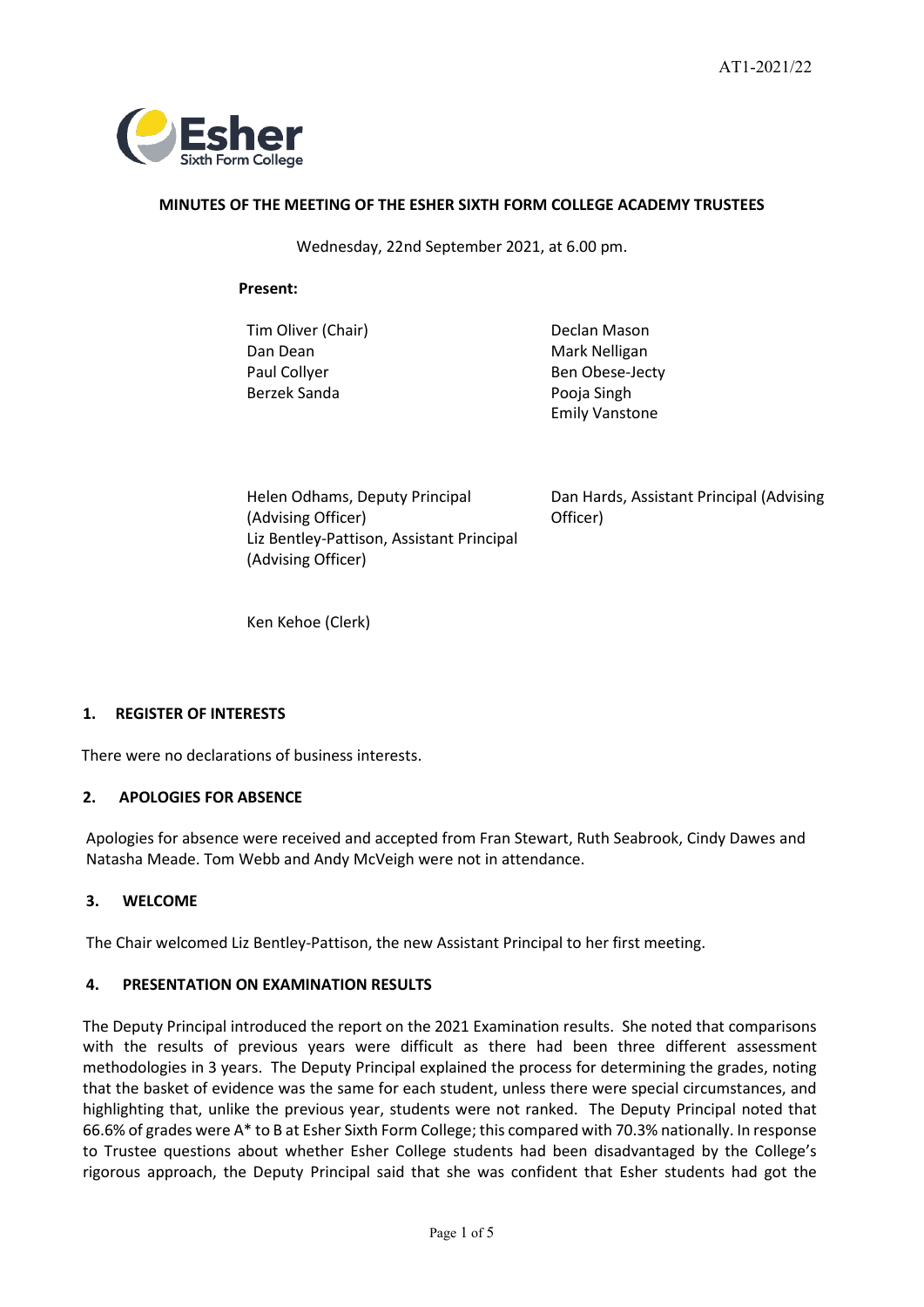appropriate grades based on assessment evidence, against a national picture of grade inflation. Turning to BTEC qualifications, the Deputy Principal briefed that the results were good, as was traditionally the case for the College.

The Deputy Principal noted the GCSE data. The English results were good with 100% pass rate and 69% in Maths for students resitting these qualifications. She also noted that some students sat a Functional Maths qualification and if that data was included 71% of students had made progress in maths.

Given the process for awarding grades nationally, Value Added data has little meaning and the DfE will not be publishing data this year. The Deputy Principal noted that departments would get their ALPS data for their Self-Assessment Reports.

In discussion, the Trustees made the following points:

- Trustees and Advising Officers were unaware of any cases in which an examination centre had been investigated for grade inflation.
- Most Esher students had got their first or reserve preference for their HE destination;
- Examinations looked set to return next year and the College were going to run mock examinations in January to give students experience. They were still waiting on Government guidance on how the examinations would be run.

The Deputy Principal noted that only 1 non-priority Stage 1 appeal had been upheld and they were still waiting to hear about 3 non-priority Stage 2 appeals. Otherwise, no appeals had been successful and the Exam Boards had agreed with the College's Teacher Assessed Grades.

The Board thanked the Deputy Principal for her report.

## **5. Constitution**

The Clerk took the chair of the meeting. Tim Oliver and Paul Collyer, as nominees for the posts of Chair and Vice Chair, left the meeting.

## **Confirmation of the Chair of the Board of Trustees**

The Board unanimously voted to re-appoint Tim Oliver as Chair of the Board.

## **Confirmation of the Vice-Chair of the Board of Trustees**

The Board unanimously voted to re-appoint Paul Collyer as Vice-Chair.

The Chair and Vice-Chair returned to the meeting.

## **Confirmation of Committee Membership and Chairs**

The Board approved the list of committee membership and chairs, circulated prior to the meeting**.**

## **Committee Terms of Reference**

The Board approved the Terms of Reference for the Audit, Finance and Estates, Quality and Standards, Recruitment and Strategy and Policy committees. The new Chair of the Audit Committee asked for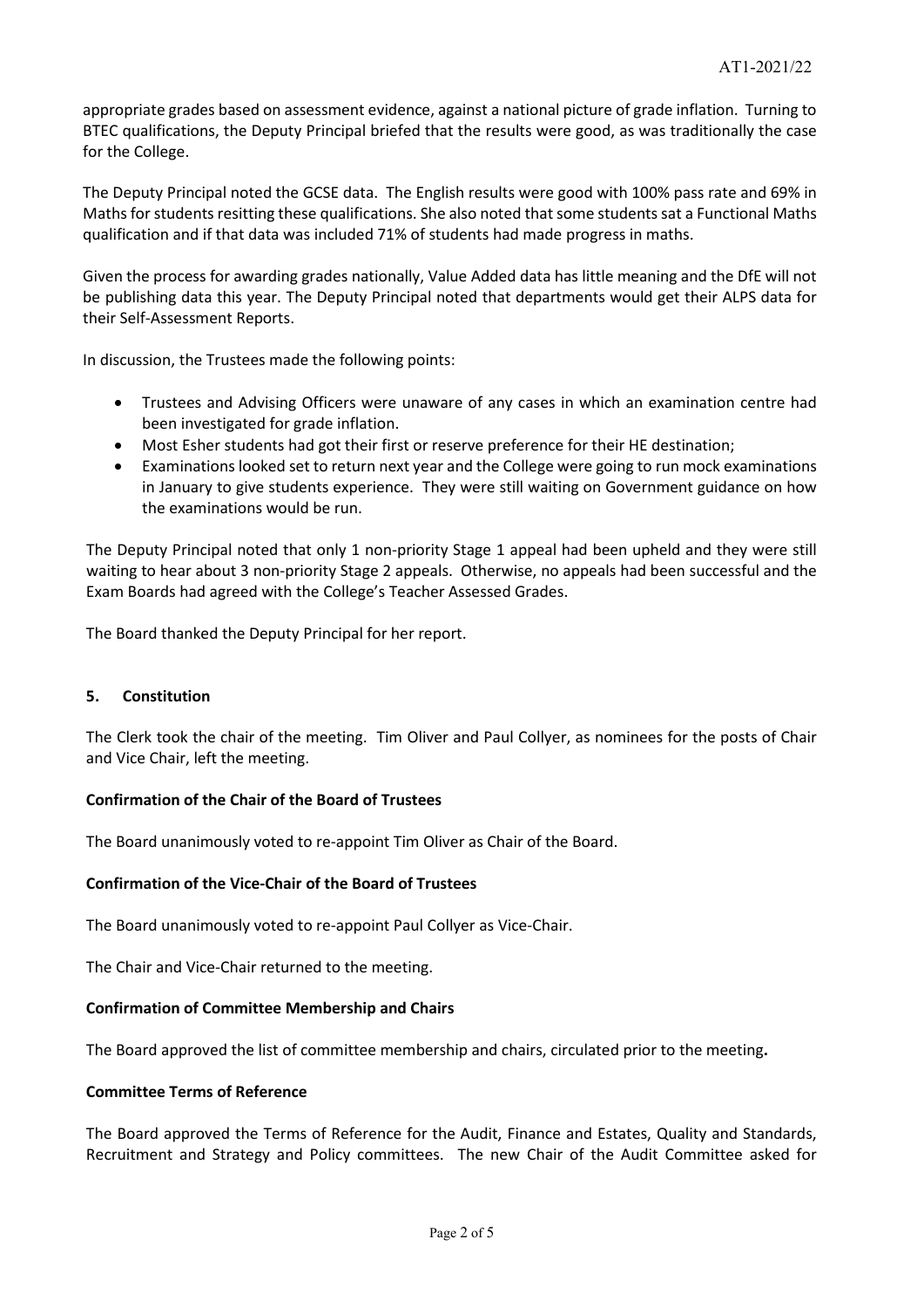clarification on two points in the Audit Committee Terms of Reference; it was agreed that clarification should be sought from the Director of Finance and Estates.

**Action: Clarification of the Audit Terms of Reference should be sought from the Director of Finance and Estates.**

## **Scheme of Delegation**

The Board approved the Scheme of Delegation.

## **Parent Trustee**

The Principal informed the Board that there had been only one candidate for the role of Parent Trustee and that the candidate would, therefore, be appointed at the end of the term of the current Parent Trustee, Berzek Sanda.

## **6. MINUTES OF THE LAST MEETING**

The Board approved the minutes of the Board of Trustees meeting of  $7<sup>th</sup>$  July 2021.

# **7. MATTERS ARISING**

The actions from the last meeting had all been completed.

## 8. **PRINCIPALS'S REPORT**

The Principal began by noting that enrolment had been very successful, with the numbers of students enrolled exceeding the target and making it necessary to expand provision. In response to a Trustee's question, the Principal said that several factors had played a role:

- the age cohort was reaching its peak;
- grade inflation at GCSE level meant that more students had met the qualifying grades;
- the College had made a reputational gain because of its online provision during the COVID crisis, while some schools had not offered such a positive online experience;
- there was a 10% increase in take up from the independent sector, which may reflect the economic situation;
- There were fewer "no shows" with the online enrolment.

The Principal advised that the success of this year's intake would have to be considered when setting the number of places to offer for 2022.

In response to a question from Trustees on the impact of expanded provision on the quality of learning, the Principal noted that the set limit had been raised from 22 to 24 but standards had been maintained.

Turning to COVID, the Principal said that, as required, 2640 COVID tests had been carried out on students before term started. This had revealed 11 positive cases. There had been a further spike in cases that appeared to be associated with attendance at a music festival.

With regards to the current building projects, the Principal advised that there had been a small delay, due to cabling discovered when digging the foundations, but it was expected that the projects would be finished by Easter.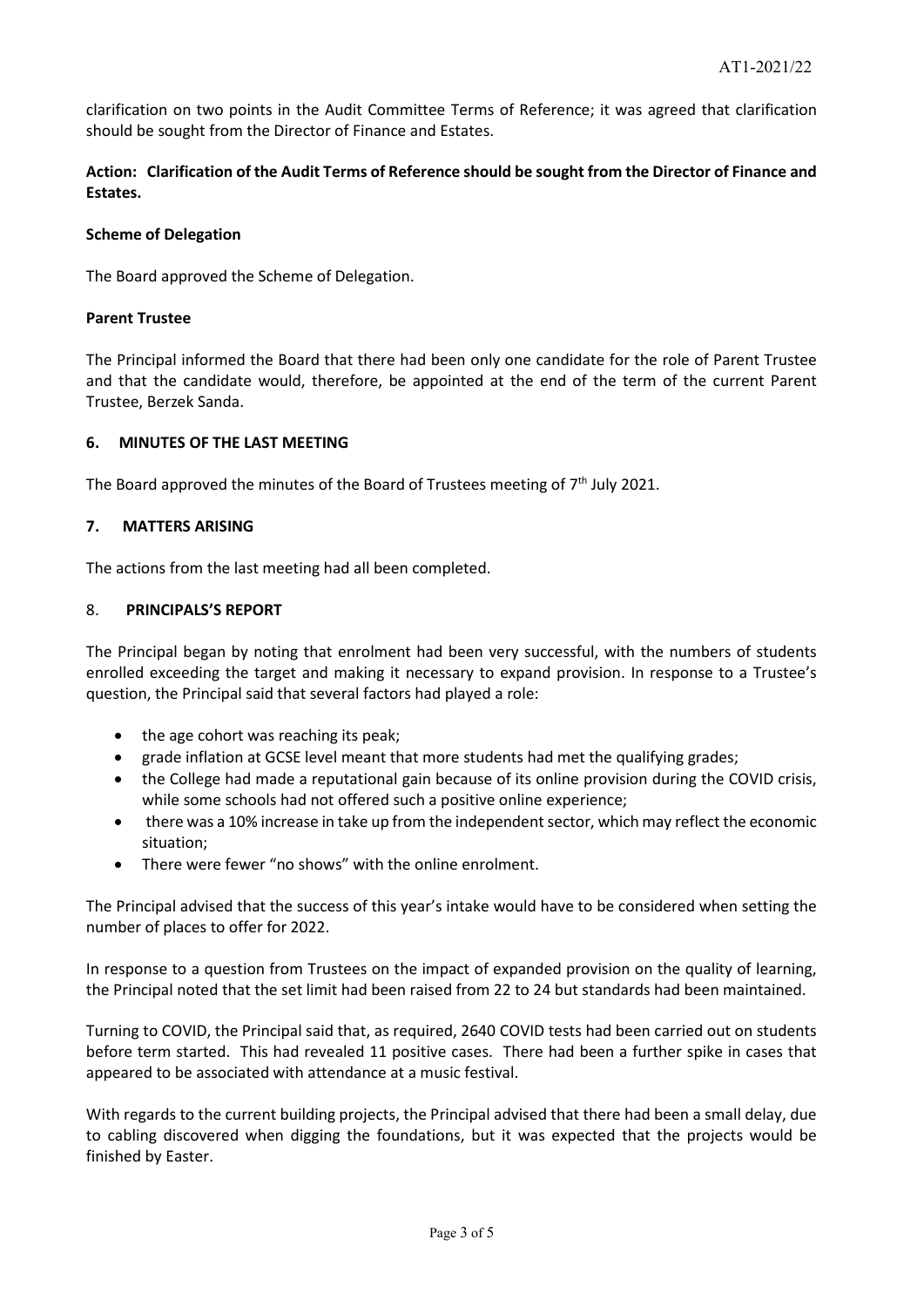Looking to the external environment, the Principal highlighted the forthcoming spending round, the resumption of OFSTED inspections and the future of the BTEC qualification as issues that would affect the College. He noted that Government decisions on BTEC could have serious implications for the College.

The Board welcomed the Principal's report.

## **9. QUALITY IMPROVEMENT PLAN**

The Deputy Principal introduced the Quality Improvement Plan. When considering targets that were partially achieved, it was noted that Target 14 had been only partially achieved because the alumnae area of the College website would now be updated and developed as part of a wider review of the website. There had, however, been extensive engagement with alumnae, giving talks and supporting students. In response to a question about Target 15 (Your Start at Esher), the Assistant Principal informed the Board that in a recent survey of 800 students only 9 had said that they didn't feel welcome. The Board welcomed this result and the Assistant Principal's assurance that the College would be following up the individual cases to determine why the students had not felt welcomed.

# **10. SAFEGUARDING AND CHILD PROTECTION POLICY**

The Assistant Principal and Designated Safeguarding Lead (Dan Hards) outlined the changes to the Keeping Children Safe in Education Statutory Guidance for 2021. He informed the Board that all College policies, procedures, and documentation had been updated to reflect to KCSIE 2021. He also informed the Board that they would be receiving an email asking them to confirm that they had read KCSIE part 1 and the College's Safeguarding policy.

Turning to the Safeguarding Policy, the Assistant Principal noted that the policy now made it clear that it applied to Members, as well as Trustees, Staff, and students. He further noted the increased emphasis on concern about peer-to-peer abuse, and harmful sexual behaviour.

The draft policy had been discussed with the Link Trustee for Safeguarding and within the SLT.

The Board approved the Safeguarding Policy.

# **11. TRUSTEE SELF ASSESSMENT**

The Board approved the Trustee Self-Assessment Report.

## **12. LINK GOVERNOR REPORTS**

Paul Collyer, as Link Trustee for Career Development, outlined his discussions with the Career Development lead. He noted that, despite the pandemic, students had been offered work placements and that with over 80% of students taking up the opportunities provided, the College had met the GATSBY benchmark.

## **13. ANY OTHER BUSINESS**

The Chair thanked Berzek Sanda for her service as a Parent Trustee.